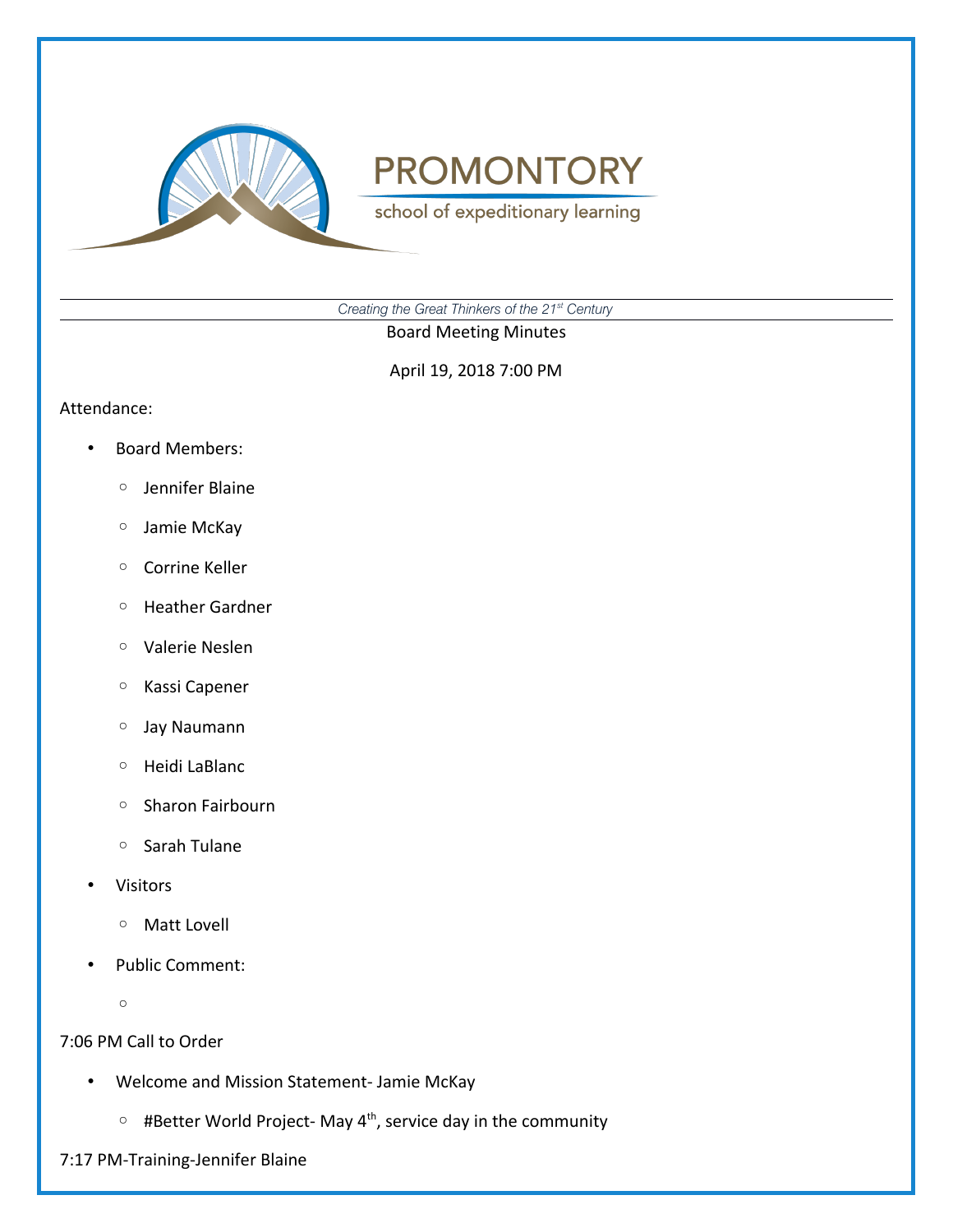

school of expeditionary learning

*Creating the Great Thinkers of the 21st Century*

### • Committees

- A good part about having committees you can recruit new board members.
- Each committee should have clear goals and expectations

### 7:19 PM- Minutes

- **Action:** Heather motions to approve the March 15, 2018 board meeting minutes. Kassi seconds the motion. Passes unanimously. Valerie abstains
- **Action:** Kassi motions to approve the March 30, 2018 board Spring Retreat Minutes. Heather seconds the motion. Passes unanimously.

### 7:20 PM- Public Comment

• No Public Comment

### 7:20 PM-Business Items

- Fall Expedition
	- Jamie will email the upcoming expedition proposals this coming week to board members. To be voted on at May board meeting.
		- Kindergarten will have two case studies and one major expedition
		- $%$  team will be going to Denver for next year expedition prep with fossils
- Intensives Update-
	- Nancy will be putting the intensives in the next newsletter
	- Seaquest/Bennett, Making your world beautiful/Brosmersa, Desert Research/ Lisa Wells & Cameron, Gourmet Cooking/ Mandy Harrison, Mountain Man/Sean Wallis & Damon Andreason, 8<sup>th</sup> grade legacy art project/Jenn Dabb, Tails and trail/Mary Beth Farrer, (possibly) orchestra ensemble/Webb
	- Instructional Crew are working on guidelines for Intensives
- Mega Celebration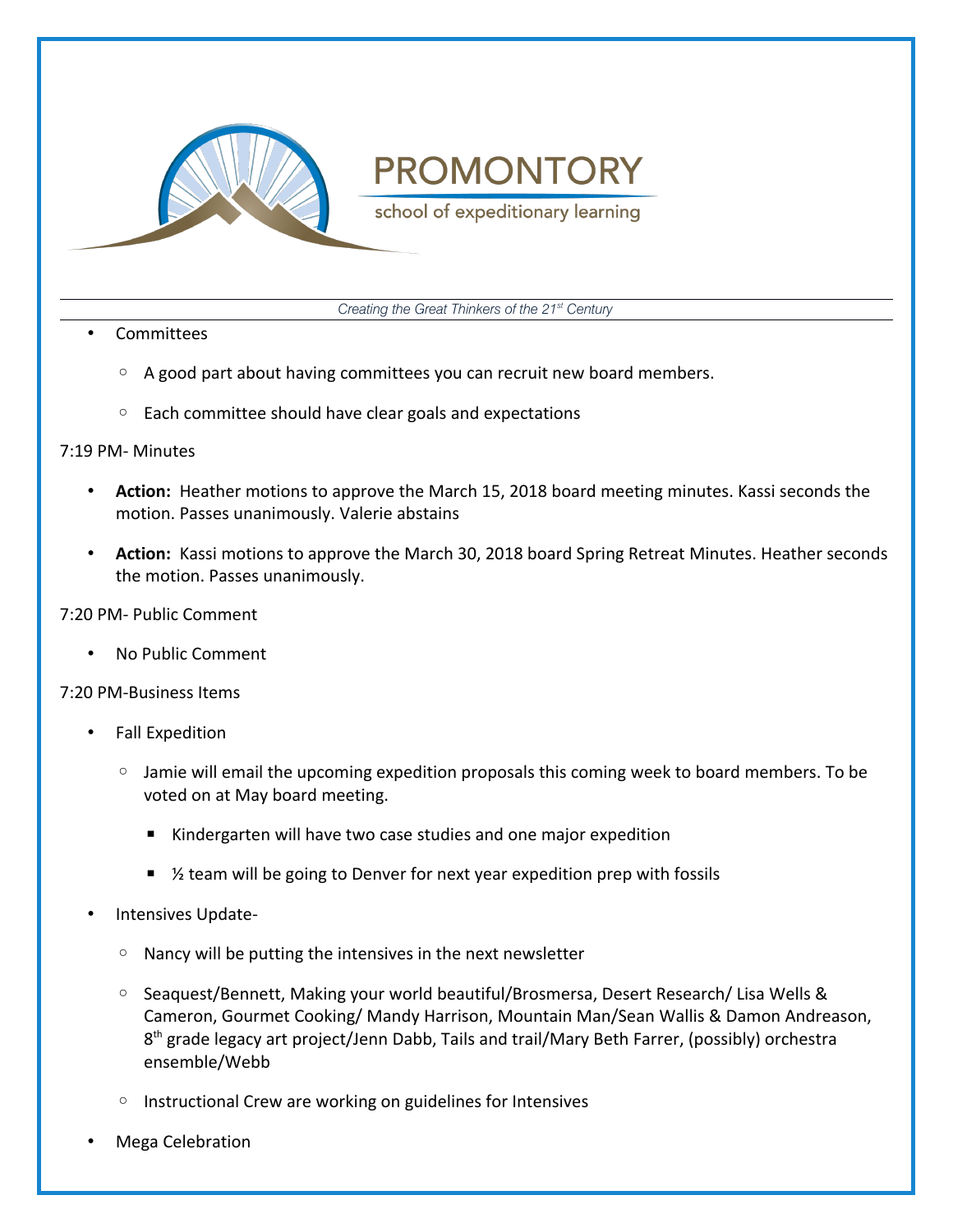

school of expeditionary learning

*Creating the Great Thinkers of the 21st Century*

- Date will be changed to Saturday May 19, 4-7:30
- Teachers are okay with the date change
- More will be discussed at the committee meeting tomorrow.

#### 7:58 PM- Finance

- Budget Review- Matt
- Salaries and bonuses- Kassi
	- Picking up where we left off last year and making minor adjustments to salaries and bonuses.
	- Matt has helped us understand what the funding will look like next year.
	- Jamie has done research about competitive salaries. We are able to stay close to local Box Elder salaries for our teachers.

#### 8:41 PM Action Items

- Fundraisers
	- nothing to vote on
- Policies- Sharon & Kassi
	- **ACTION:** Heidi motions to approve the color changes to tops and bottoms to the uniform policy, including the additional color for the middle school. Heather seconds the motion. Passes unanimously.
	- **ACTION:** Sharon motions to approve the transfer and withdrawal policy to change the deadline from the acceptance letter to the registration packet. Heidi seconds the motion. Passes unanimously.
- **Expedition** 
	- **ACTION:** Kassi motions to approve the 5/6 overnighter for fall 2018. Valerie seconds the motion. Passes unanimously.

9:10 PM- Director Report